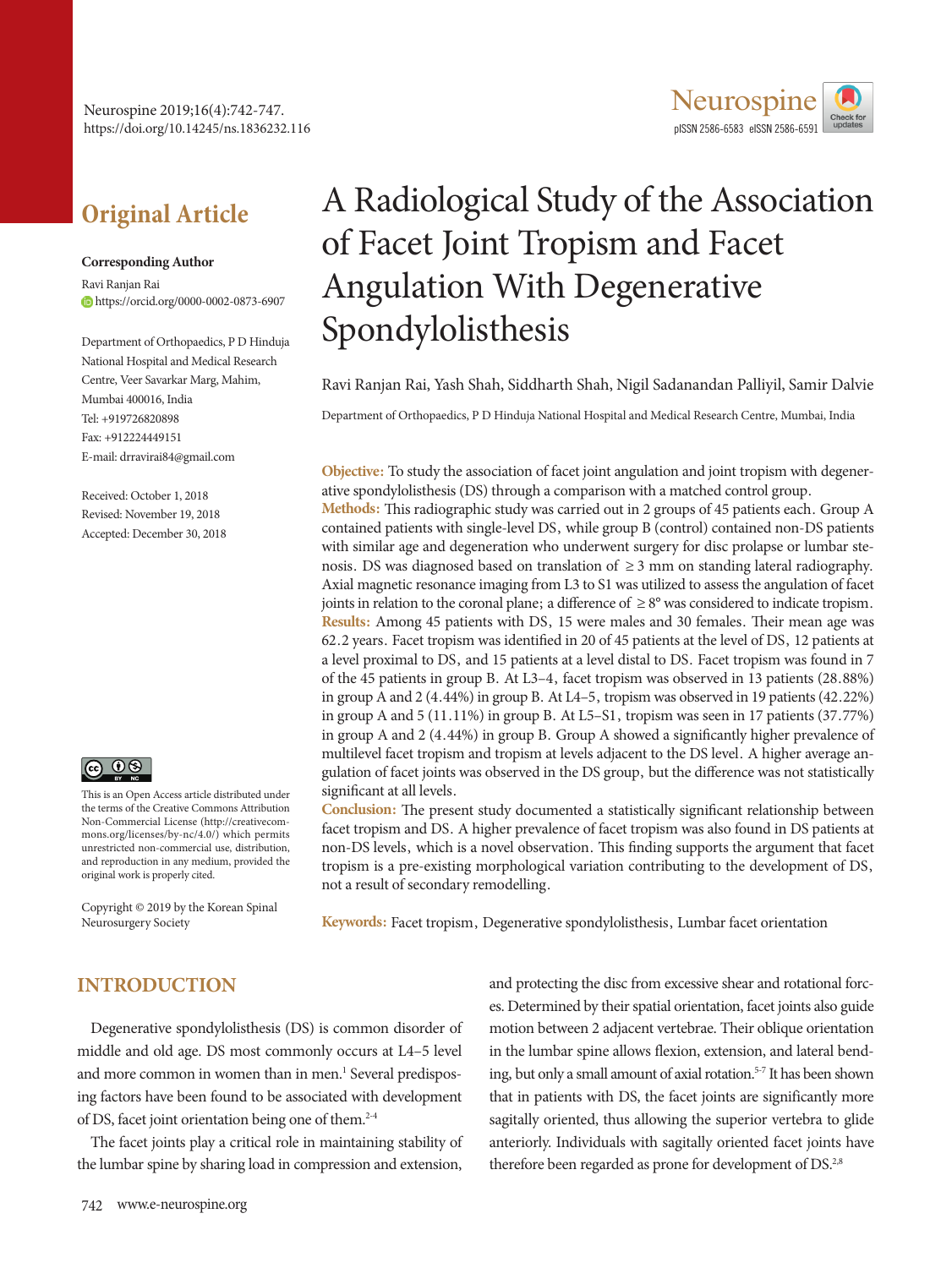Facet tropism is defined as asymmetry between left and right facet joint orientation, a difference of 8° or more is considered as tropism.<sup>9</sup> Recently, there have been multicentre studies<sup>9,10</sup> on this topic, however, the scope of these studies was limited by the fact that they did not include any control group without DS at any level. We aim to study the facet joint angulation and presence of facet tropism in patients with DS and compare it with a control group of patients without DS at any level.

## **MATERIALS AND METHODS**

This is a retrospective radiographic study of facet joint orientation in patients of DS and control group comprising of patients with degenerative lumbar stenosis or disc prolapse without DS, operated at our hospital from 1st January 2014 to 31st December 2016.

Group A included 45 consecutive patients with single-level DS. DS was diagnosed with a 3 mm or greater slip-on lateral standing plain radiographs.<sup>3</sup> The main clinical features in this group were low back pain, neurogenic claudication, leg pain with or without neurological involvement (Table 1). Group B was an age and sex-matched control group comprising of 45 patients, who were operated for disc prolapse or stenosis, but without DS at any level. The common clinical features in this group were radicular pain, neurogenic claudication with or without neurological involvement. For selecting the control group, all patients with lumbar degenerative spine without spondylo-

| Characteristic          | Group A       | Group B       |  |
|-------------------------|---------------|---------------|--|
| Age (yr), mean (range)  | $62.2(38-79)$ | $62.1(38-79)$ |  |
| Sex                     |               |               |  |
| Male                    | 15            | 15            |  |
| Female                  | 30            | 30            |  |
| Presenting symptoms     |               |               |  |
| Low back pain           | 35            | 10            |  |
| Leg pain                | 18            | 25            |  |
| Claudication            | 27            | 20            |  |
| Neurological impairment | 6             | 5             |  |
| Severity of slip        |               |               |  |
| Grade 1                 | 30            | $\theta$      |  |
| Grade 2                 | 14            | 0             |  |
| High grade              | 0             | 0             |  |

Group A, patients with single-level degenerative spondylolisthesis; group B, control.

listhesis which were operated at our institute during the abovementioned study period were listed as per their age and sex. Now for each patient in group A, we selected a patient of same age  $(\pm 1)$  year if exact same age was not available) and sex from the selected group, to be included as control in group B. The observer involved in this matching process was blinded to patient's images and all other characteristics. The reason for selecting such a control group is to include patients with similar age, sex and degeneration but without lysthesis, and thus eliminating these confounding factors.<sup>11</sup> Exclusion criteria included patients with previous spinal surgery, congenital anomalies, transitional vertebrae, previous infection, trauma, tumours, isthmic spondylolisthesis, degenerative lumbar scoliosis and unsatisfactory imaging.

The study was approved by the Institutional Review Board (IRB) of P D Hinduja Hospital and Medical Research Center (1084-17-SD MRC). Waiver of consent obtained from IRB since this is an observational radiographic study.

#### **1. Measurement of Facet Joint Orientation**

Magnetic resonance images of lumbar spine were obtained. Axial images were selected at each disc level L3–4, L4–5, L5–S1, such that the magnetic resonance imaging cut included the posterior/superior corner of caudal vertebral body. This particular level has been shown to closely bisect the facet joint, and hence ideal for measurement.<sup>2,10</sup>

Images were processed via the picture archiving and collecting system (PACS) used in our hospital, and the PACS software (AGFA Healthcare ICIS view 2014.1) was used to calculate the angles. The angle formed by the line along the posterior border of vertebral body in the coronal plane, with the line bisecting the superior and inferior tips of facet joint process was taken as facet joint angle (Fig. 1). If the difference in angulation of either facet joints was 8° or more, it was considered as facet tropism.<sup>9</sup> Assessment of all the images was carried out by an independent observer who was not part of patient management and who was blinded to whether the image belonged to the case or control group.

#### **2. Statistical Analysis**

Prevalence of facet tropism was studied at L3–4, L4–5, and L5–S1 levels in both groups A and B. MedCalc Statistical Software ver. 17.1 (MedCalc Software bvba, Ostend, Belgium; https://www.medcalc.org) was used to analyse data. Pearson chi-square test and odds ratio were calculated. Statistical analysis was also carried out for the orientation of facet joints at all 3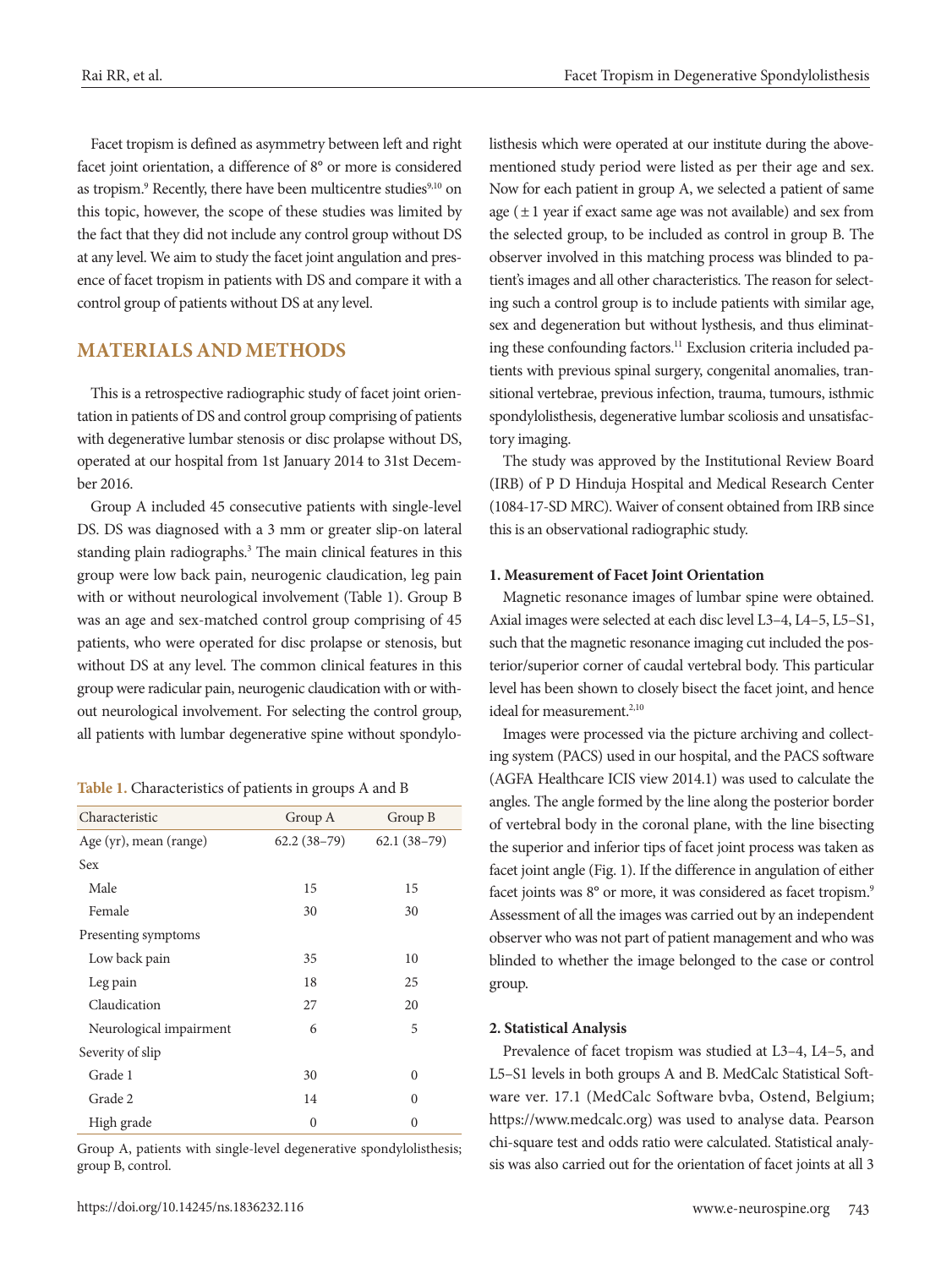

**Fig. 1.** (a) Showing facet joint angulation measurement in a patient. The angle formed by line AB and line ED is the right facet joint angulation which is 51°. The angle formed by the line AB and line CF is the left joint angulation which is 49°. The difference being 2°, there is no facet tropism. (b) Showing facet joint angulation measurement in a patient. The angle formed by line AB and line CD is the right facet joint angulation which is 54°. The angle formed by the line AB and line EF is the left joint angulation which is 39°. The difference being 15°, there is facet tropism at this level.

levels in both groups. Values of p< 0.05 was taken as significant.

# **RESULTS**

#### **1. Group A**

Among 45 patients with DS, 15 were males and 30 females. Mean age was 62.2 years (38–79 years). Most common level of DS was L4–5.

In group A, 4 of 45 patients (8.8%) had DS at L3–4. Out of these, 2 patients (50%) had facet tropism at index level and all 4 had facet tropism at adjacent distal level. Thirty-seven patients (82.2%) had DS at L4–5. Out of which, 14 patients (37.8%) had facet tropism at index level, 11 patients (29.7%) had tropism at adjacent proximal level and 11 patients (29.7%) had tropism at adjacent distal level (Fig. 2). Four patients (8.8%) had DS at L5– S1 level. All 4 patients (100%) had facet tropism at index level and 1 patient had tropism at adjacent L4–5 level also.

Prevalence of facet tropism in group A: Facet tropism was identified in 20 of 45 patients (44.4%) at the level of DS. It was also noted that 12 patients (26.6%) had facet tropism at level proximal to DS level and 15 patients (33.3%) at level distal to the DS level. Nineteen patients (42.2%) had tropism at single level, 9 patients (20%) had 2 level tropism and 4 patients (8.8%) had tropism at all 3 levels. Hence, among 45 patients with DS,



**Fig. 2.** Comparing prevalence of facet joint tropism in patients with degenerative spondylolisthesis (DS) at L4–5 ( $n = 37$ ) in group A with corresponding levels in control group B ( $n=45$ ). It is noteworthy to observe the presence of joint tropism at adjacent non-DS levels in a significant number of patients of group A. Group A, patients with single-level degenerative spondylolisthesis; group B, control.

#### 32 (71.1%) had facet tropism at either 1 or more levels.

The mean angulation of facet joints at L3–4 was  $57.8^{\circ} \pm 10.1^{\circ}$ on left and  $59.6^{\circ} \pm 9.8^{\circ}$  on right, at L4–5 it was  $54.2^{\circ} \pm 13.8^{\circ}$  on left and 54.1°± 12.1° on right. At L5–S1 it was 44.4°± 10.2° on left and  $43.6^{\circ} \pm 10.9^{\circ}$  on right (Table 2).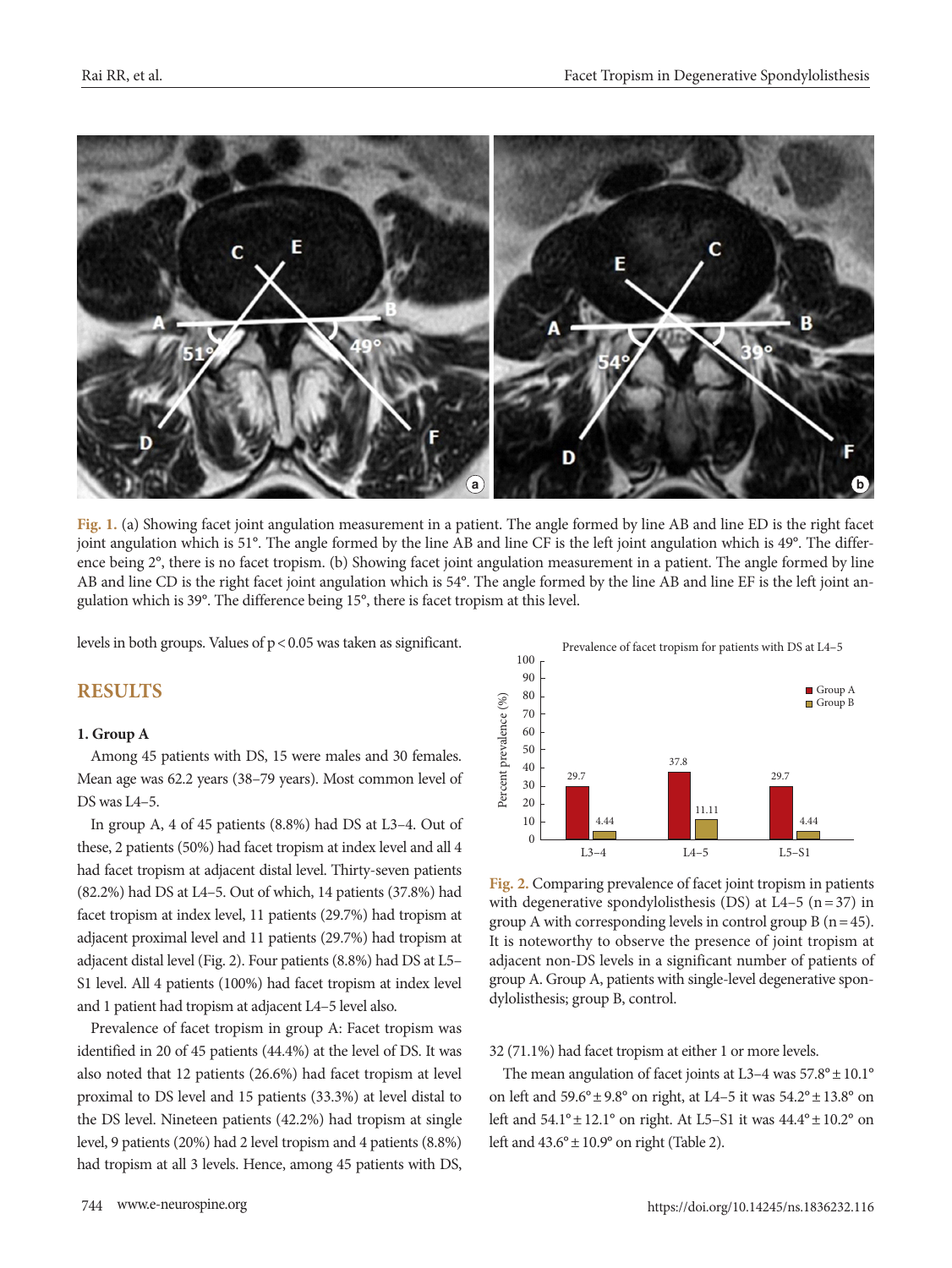| Level        | Facet joint angulation  | p-value  |
|--------------|-------------------------|----------|
| $L3-4$ Right |                         | $0.015*$ |
| Grade A      | $59.6 \pm 9.8$ (45-80)  |          |
| Grade B      | $54.4 \pm 10.1$ (37-85) |          |
| $L3-4$ Left  |                         | $0.011*$ |
| Grade A      | $57.8 \pm 10.1$ (36-81) |          |
| Grade B      | $52.2 \pm 10.3$ (35-83) |          |
| $L4-5$ Right |                         | 0.068    |
| Grade A      | $54.1 \pm 12.1$ (25-82) |          |
| Grade B      | $49.8 \pm 10.1$ (40-75) |          |
| $I.4-5$ Left |                         | $0.035*$ |
| Grade A      | $54.2 \pm 13.8$ (22-94) |          |
| Grade B      | $48.5 \pm 11.1$ (34-72) |          |
| L5-S1 Right  |                         | 0.786    |
| Grade A      | $43.6 \pm 10.9$ (21-72) |          |
| Grade B      | $44.1 \pm 8.1$ (38-65)  |          |
| $L5-S1$ Left |                         | 0.973    |
| Grade A      | $44.4 \pm 10.2$ (26-73) |          |
| Grade B      | $44.4 \pm 8.5$ (39-66)  |          |

**Table 2.** Showing significant difference in mean facet joint angulation

Values are presented as mean ± standard deviation (range). \*p < 0.05, significant differences; unpaired t-test.

#### **2. Group B**

Among 45 patients in the control group without DS, 15 were males and 30 females. Mean age was 62.1 years (38–79 years).

Among group B, 2 patients (4.4%) had facet tropism at L3–4, 5 patients (11.1%) had tropism at L4–5 and 2 patients (4.4%) had tropism at L5–S1 level. Five patients (11.1%) had tropism at single level, while 2 patients (4.4%) had tropism at 2 levels. There was no patient with tropism at all 3 levels. Hence, facet tropism was observed in total 7 patients (15.5%) in group B.

The mean angulation of facet joints at L3–4 was  $52.2^{\circ} \pm 10.3^{\circ}$ on left and  $54.4^{\circ} \pm 10.1^{\circ}$  on right, at L4–5 it was  $48.5^{\circ} \pm 11.1^{\circ}$  on left and 49.8°± 10.1° on right. At L5–S1 it was 44.4°± 8.5° on left and  $44.1^{\circ} \pm 8.1^{\circ}$  on right (Table 2).

#### **3. Comparing Results of Groups A and B**

The prevalence of facet tropism was compared among both the groups, at each individual level, L3–4, L4–5, and L5–S1, irrespective of the level of DS (Fig. 3). At L3–4 facet tropism was observed in 13 patients (28.8%) in group A, as compared to 2 (4.4%) in group B. At L4–5, tropism was observed in 19 patients  $(42.2\%)$  in group A and 5  $(11.1\%)$  in group B. At L5–S1, tro-



**Fig. 3.** Prevalence of facet tropism is compared at each corresponding level among groups A and B, irrespective of the level of degenerative spondylolisthesis, and the differences are statistically significant. Group A, patients with single-level degenerative spondylolisthesis; group B, control.

**Table 3.** Shows the prevalence of facet tropism is significantly higher in group A at all 3 levels

| Facet tropism<br>present | Group A<br>$(n=45)$ | Group B<br>$(n=45)$         | $p$ -value* | Odds ratio |
|--------------------------|---------------------|-----------------------------|-------------|------------|
| $1.3 - 4$                | 13                  | 2                           | 0.002       | 8.73       |
| $L4-5$                   | 19                  | 5                           | 0.001       | 5.84       |
| $L5-S1$                  | 17                  | $\mathcal{D}_{\mathcal{L}}$ | 0.0001      | 13.05      |

Group A, patients with single-level degenerative spondylolisthesis; group B, control.

\*Fischer exact test.

pism was seen in 17 patients (37.7%) in group A and 2 (4.4%) in group B. Fischer exact test was found to be statistically significant at all 3 levels (Table 3). Odds ratio was found to be 8.73, 5.84, and 13.05, respectively at L3–4, L4–5, and L5–S1.

Facet joint angulation was studied at all 3 levels and compared between groups A and B (Table 2). We observed that mean facet joint angulation was higher in group A as compared to group B at L3–4 and L4–5, while it was similar in both groups at L5– S1. The difference was statistically significant at L3–4 level and left L4–5 only.

#### **DISCUSSION**

DS is a common spine disorder of middle and old age, often presenting as back pain, radiating pain or neurogenic claudication. It is more common in females<sup>1</sup> and  $L4-5$  is the most common level affected.<sup>2-4</sup> Several factors have been proposed to be predisposing this condition, including hormonal and biomechanical factors.<sup>2,3</sup> Kirkaldy-Willis et al.<sup>12</sup> have described how the degenerative cascade of spine begins with the intervertebral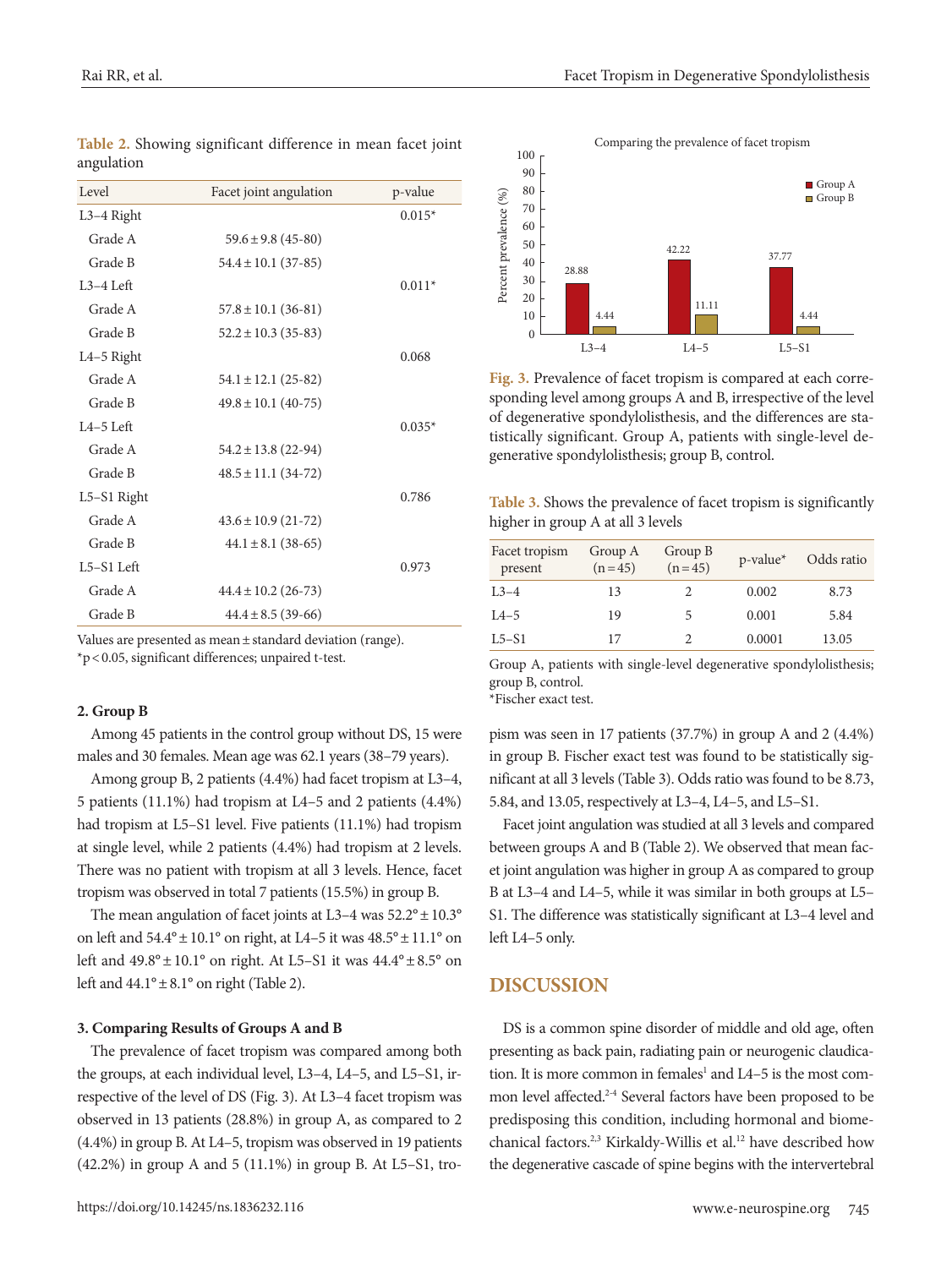disc degeneration, which alters the biomechanics of the motion segment, leading to overloading of facet joints. It is the failure or remodelling of facet joints which ultimately leads to development of DS.

The role of facet joint orientation and presence of joint tropism in the development of DS has been a matter of debate. Devine et al.,<sup>13</sup> in a systematic review, reported no significant relationship between tropism and DS. Berlemann et al.<sup>3</sup> had observed that facet joint orientation was more sagittal at L4–5 in patients with DS as compared to patients without DS. They attributed this to a secondary remodelling of the joint orientation rather than a pre-existing morphological feature. However, Samartzis et al.,<sup>9</sup> in a multicentric large-scale study involving 349 patients of single-level DS, found significant association between facet tropism and DS. The scope of this study was limited by the fact that there was no control group without DS for comparison, and possible interobserver variability as it was carried out in multiple centres.

The present study is a retrospective radiographic analysis, comparing the prevalence of facet tropism in patients with single-level DS with a matched control group without evidence of DS at any level. The reason for taking a sex- and age-matched control group and patients operated for degenerative lumbar spine is to neutralise these confounding factors.<sup>11</sup> The most common level of DS in our study was L4–5. Facet tropism was observed in 44.44% patients at the level of DS. It is interesting to note that among group A, facet tropism was also found in a significant number of patients at adjacent non-DS levels. Thus, presence of facet tropism might influence development of DS not only at the corresponding level, but it is also likely to influence the biomechanics at adjacent proximal or distal levels. So, we have compared the prevalence of facet tropism between the 2 groups, at all 3 levels, irrespective of the level of DS. We observed that the prevalence of tropism was higher in group A at levels L3–4, L4–5, and L5–S1 as compared to corresponding levels in group B; and this difference was found to be statistically significant.

We have found that in the present study, the prevalence of multiple level tropism was significantly higher among patients with DS as compared with the control group. Among group A (patients with DS), 20% had facet tropism at 2 levels and 8.88% had tropism at all 3 levels. While among group B (patients without DS), 4.44% had tropism at 2 levels and none of the patients had tropism at all 3 levels. Samartzis et al.<sup>10</sup> have compared a group of patients with DS at L4–5 with a group of patients with DS at a level other than L4–5, as control group. They have observed that more sagitally oriented facet joints were associated with L4–5 DS and proposed a critical value of 58° or greater for the facet joint angulation, above which the likelihood of L4–5 DS increases significantly. In the present study, our control group comprises of patients without DS at any level. Here, the average angulation of facet joints was observed to be higher in group A at L3–4 and L4–5 as compared with group B while it was similar in both groups at L5–S1 level. While this observation partially supports the claims of previous studies; that, more sagitally oriented facet joints may be associated with development of DS, we could not get statistically significant difference at all levels. Sagitally oriented facets seem to have a higher preponderance for developing DS at L3–4 and L4–5, while at L5–S1, the orientation of facet joints does not seem to increase the risk of DS. This may be because of additional stabilizing structures at L5–S1, which is also the reason why DS is overall less common at L5–S1.

Difference in orientation of left and right facet joints can create an asymmetrical stress distribution in the intervertebral disc and zygapophyseal tissues. Cyron and Hulton,<sup>14</sup> through their cadaveric study, concluded that a relative axial rotation caused by facet asymmetry places higher compressive load on the facet that has the smallest orientation and could add rotational stress on the contralateral side of the annulus fibrosus and in the contralateral facet capsule, thereby accelerating the degenerative process. Any asymmetrical loading of the facet joints contributes to the development of facet osteophytes, cartilage erosion, fibrillation, or denudation, as well as narrowing of the joint space and neural foramen.15

In our study, DS has a statistically significant association with presence of facet tropism. It should also be noted that facet tropism was found to be more prevalent in DS group than control group even at levels non-DS. This indicates that facet tropism at one level may influence development of DS not only at corresponding level, but at adjacent levels also. We consider that a patient with single-level DS does not have only a single isolated spinal unit which is abnormal/dysfunctional. Rather, this is a global disorder of spine and hence our study should not be limited to a single spinal segment. These patients need close followup as adjacent segments are likely to become symptomatic over a period of time. Several biomechanical<sup>16</sup> and clinical studies<sup>17</sup> have shown that presence of facet tropism at adjacent segment influences the biomechanics at that level and results in increased risk of adjacent segment disorder as well as spondylolisthesis at adjacent segment. With this context, it may be argued that these patients with tropism at adjacent non-DS levels might be prone